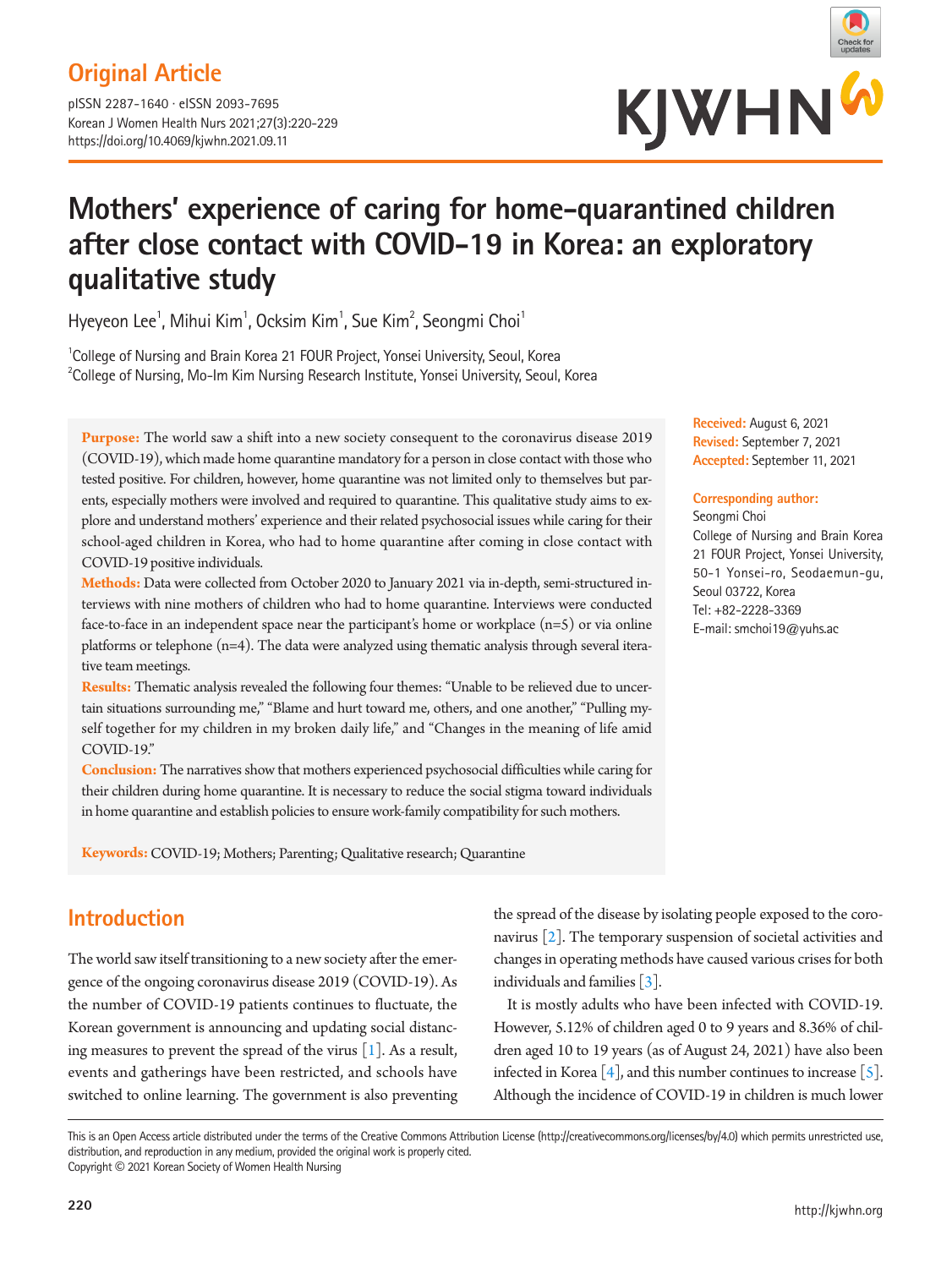## **Summary statement**

### • **What is already known about this topic?**

Persons experiencing home quarantine after close contact with COVID-19 patients have reported difficulties such as anxiety, uncertainty, health concerns, and social stigma. However, little is known about mothers' experiences when caring for a home-quarantined child.

#### • **What this paper adds**

Mothers endured social stigma against their families while caring for their children. However, an opportunity to understand uncertainty was noted. Additionally, working mothers said that their home-quarantined compatibility was a burden.

#### • **Implications for practice, education, and/or policy**

When children require home quarantine, assessing the mothers' anxiety related to COVID-19, stress from social stigma, and burden on working mothers is needed to identify and help improve their psychosocial health.

compared to that in adults, policies to prevent the spread of COVID-19 among children, such as school closures and social distancing, have been affecting their physical and mental health. During the COVID-19 pandemic, children have been found to have less time to be physically active, have trouble sleeping, eat unhealthy meals, and use smartphones frequently, which has resulted in physical problems such as increased body mass index [\[6](#page-8-3)]. In addition, limited outdoor activities and a lack of interaction with classmates and friends have been reported to affect mental health [\[7\]](#page-8-4).

The responsibility for childcare has also been transferred solely to the family due to school closures. COVID-19 has increased the burden of mothers as primary caregivers of school-aged children [\[8,](#page-8-5)[9\]](#page-8-6). Since the COVID-19 is not yet recommended vaccine for children, the role of the mother, the main caregiver, is very important for the protection of children.

During the COVID-19 pandemic, mothers with school-aged children are not only experiencing changes in their daily lives, including increased parenting time, but also facing increased anxiety, depression, and stress due to those changes [\[10](#page-8-7)[,11](#page-8-8)]. For working mothers, the double burden of work and childcare may increase as they have to manage work and childcare, while also educating their children at home [\[12](#page-8-6)[,13\]](#page-8-9). If children are classified as having close contact with COVID-19 persons, they must be quarantined for 2 weeks in the same way as adults are  $[14,15]$  $[14,15]$  $[14,15]$ . Since it is difficult for children to comply with the home quarantine guidelines independently, if necessary, one household member must voluntarily home quarantine with the child (hereafter referred to as co-quarantine). Most typically, the mother plays this role  $[8]$ , and this is expected to cause greater psychosocial difficulties for the mothers.

Children's exposure to COVID-19 due to community trans-

mission is increasing, and home quarantine is becoming a common situation. Mothers caring for their children who were quarantined by contact with COVID-19 patients during the child's hospitalization, faced psychological problems such as anxiety, anger, depression, and suicidal ideation during the quarantine period [\[16](#page-8-12)]. In addition, mothers had fears about the probability of their children and herself testing as COVID-19 positive; stress about inaccurate information and difficulties in parenting; and concerns about social stigma  $[16]$  $[16]$ . Hence, better understanding is needed on the challenges of mothers caring for their children in home quarantine due to COVID-19, considering the lack of studies on this issue as well as the increase in the number of children getting infected with COVID-19.

The mother's experience of taking care of their children in home quarantine has not been fully studied. Therefore, this exploratory qualitative study used thematic analysis to identify psychosocial experiences. This method is flexibly applicable than other approaches, which are relatively limited in variability within a framework. Also, it could accommodate a variety of ontological and epistemological perspectives and provides explanations for potentially rich, detailed, and complex data [[17](#page-8-11)]. As a widely used qualitative analysis method, both in and beyond psychology, this approach could demonstrate the psychosocial experiences of mothers within the complex context of the COVID-19 pandemic.

This study aimed to explore mothers' experiences of caring for their school-aged children who had to be home-quarantined after close contact with COVID-19 persons. The study will provide rich understanding for developing nursing interventions to support mothers during COVID-19 as well as various new infectious diseases.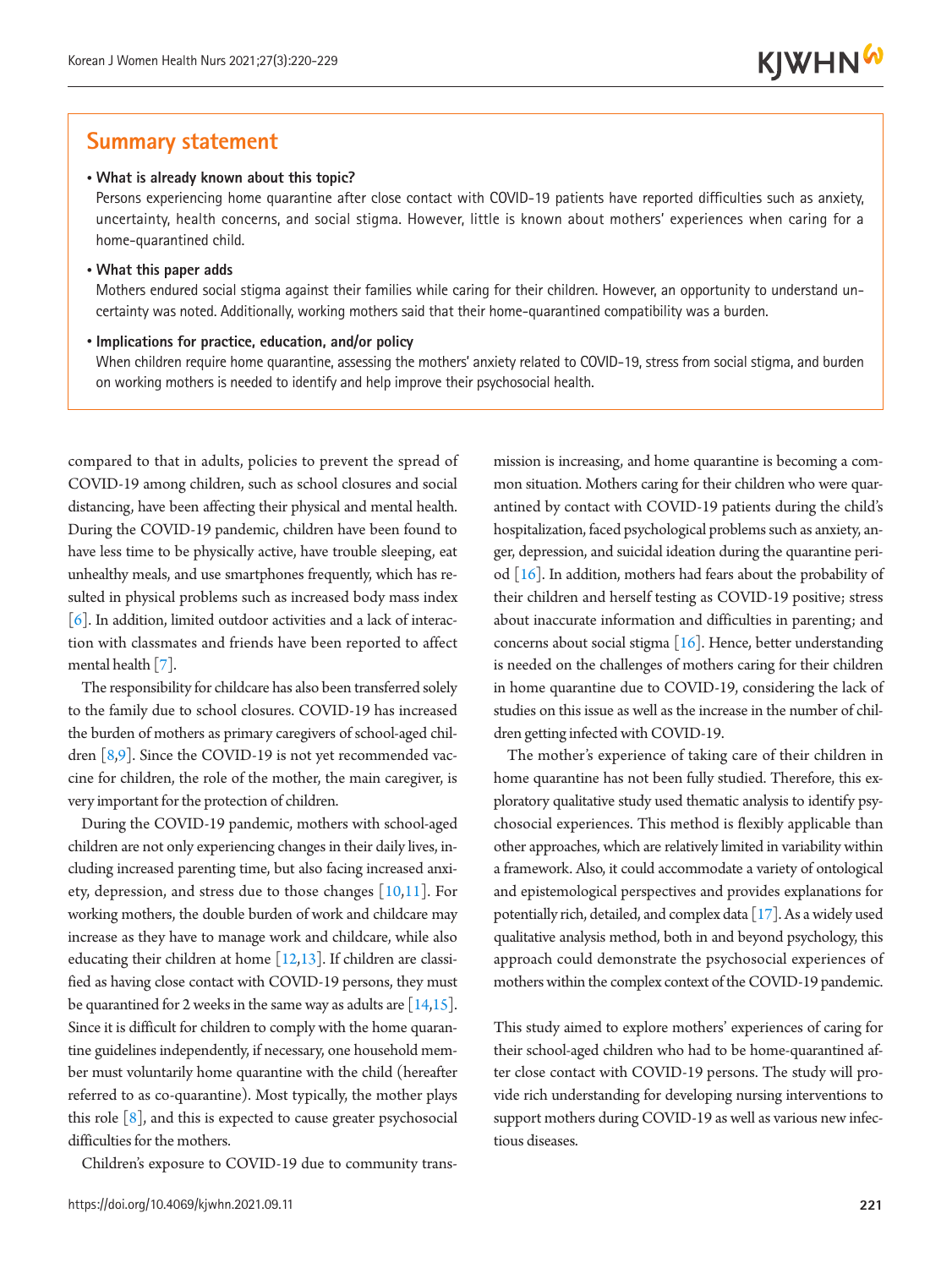## **Methods**

**Ethics statement:**This study was approved by the Institutional Review Board of Yonsei University Health Systems (Y-2020- 0171). Informed consent was obtained from the participants.

### **Study design**

This is an exploratory qualitative study to understand experiences of mothers who had children requiring home quarantine. The description of the study was reported according to the Consolidated Criteria for Reporting Qualitative Research [\[18\]](#page-8-13).

#### **Participants**

The participants in this study were mothers who cared for their home-quarantined school-aged children due to close contact with COVID-19 patients. The inclusion criteria were being the child's primary caregiver and a resident of Korea, fluent in the Korean language. The study excluded those who entered Korea after the COVID-19 outbreak and foreigners or expatriates. We used purposeful sampling and snowball sampling to recruit participants who could richly elaborate on their experiences. To recruit participants, recruitment advertisements were posted on nationwide online community for mothers, and people who were judged suitable for the study were also recommended by acquaintances. The target number of participants was estimated according to Polking-horne [[19](#page-8-14)] and nine mothers were included in this study.

### **Data collection**

Data were collected through in-depth, semi-structured interviews from October 2020 to January 2021. The interviews were conducted face-to-face in an independent space near the participant's home  $(n=2)$  or workplace  $(n=3)$ , and via online platforms  $(n=1)$  or telephone  $(n=3)$  for those reluctant to participate in face-to-face interviews. The average time taken for interviews was about 60 minutes face-to-face and 40 minutes for online platform or telephone. Researchers delivered the research statement and consent form via email, and the interview schedule and location were set after submitting the consent signed by the participants to the research team. When researchers interviewed the participants face-to-face, we followed the COVID-19 prevention guidelines by wearing a mask, washing hands, and maintaining distance. Interviews were audio-recorded with permission, transcribed verbatim with IDs instead of real names, and supplemented with observational field notes. The main questions included, "How did you feel when you came to know that your child had to take a screening test for COVID-19 because of

**222**

close contact? What was the situation at that time? How did you feel during the 2 weeks of home quarantine?" The questions allowed participants to freely speak about their psychosocial experiences. During the interview, probing questions were used as necessary, and any ambiguous part was reconfirmed with the participant to ensure that the content was accurate. The recordings were transcribed on the day of the interviews. We conducted an additional online platform interview with one participant to clarify some specific content. Since collection and analysis were conducted simultaneously, data collection was completed when new ideas were not being generated during the analysis process and data saturation was determined.

### **Data analysis**

We identified repeated meanings and patterns of appearance and analyzed them using thematic analysis to reveal the phenomenon through interpretation  $[17]$ . The collected data were analyzed as follows: First, we independently familiarized ourselves with the data by repeating the full and partial reads of the transcripts. Second, after independently reading the transcripts of the first participant and generated the initial coding of extracts were done, highlighting the mother's psychosocial experience. Based on this, we formed the first coding scheme through a meeting, which was independently applied to transcripts to identify potential themes and gather all data relevant to each potential theme. Fourth, the researchers independently repeated the full and partial reads of the transcripts was repeated and we shared impressions on whether the themes worked in relation to the coded extracts. The themes became relatively clear in this process over 10 research meetings, as similarities and differences were revealed in participants' thoughts, feelings, and behaviors. This was followed by generating clear definitions and names for each theme. In addition, vocabulary was revised by reviewing overlapping concepts to clarify the derived themes. Research meetings were conducted weekly to revise the coding scheme, which was performed iteratively. When new themes were drawn, the process of returning to the raw data and comparing them was repeated. Finally, the manuscripts were prepared by selecting vivid statements.

#### **Research rigor**

Based on trustworthiness proposed by Lincoln and Guba [\[20\]](#page-8-15), we sought to increase rigor [\[20](#page-8-15)[,21](#page-8-16)]. First, to ensure credibility, we transcribed the recorded interview without omission or distortion of data and conducted an interview debriefing within the research team to prevent subjective interpretation during data analysis. In addition, the strategy of further clarifying the results of the conceptualization process was repeated by reviewing, and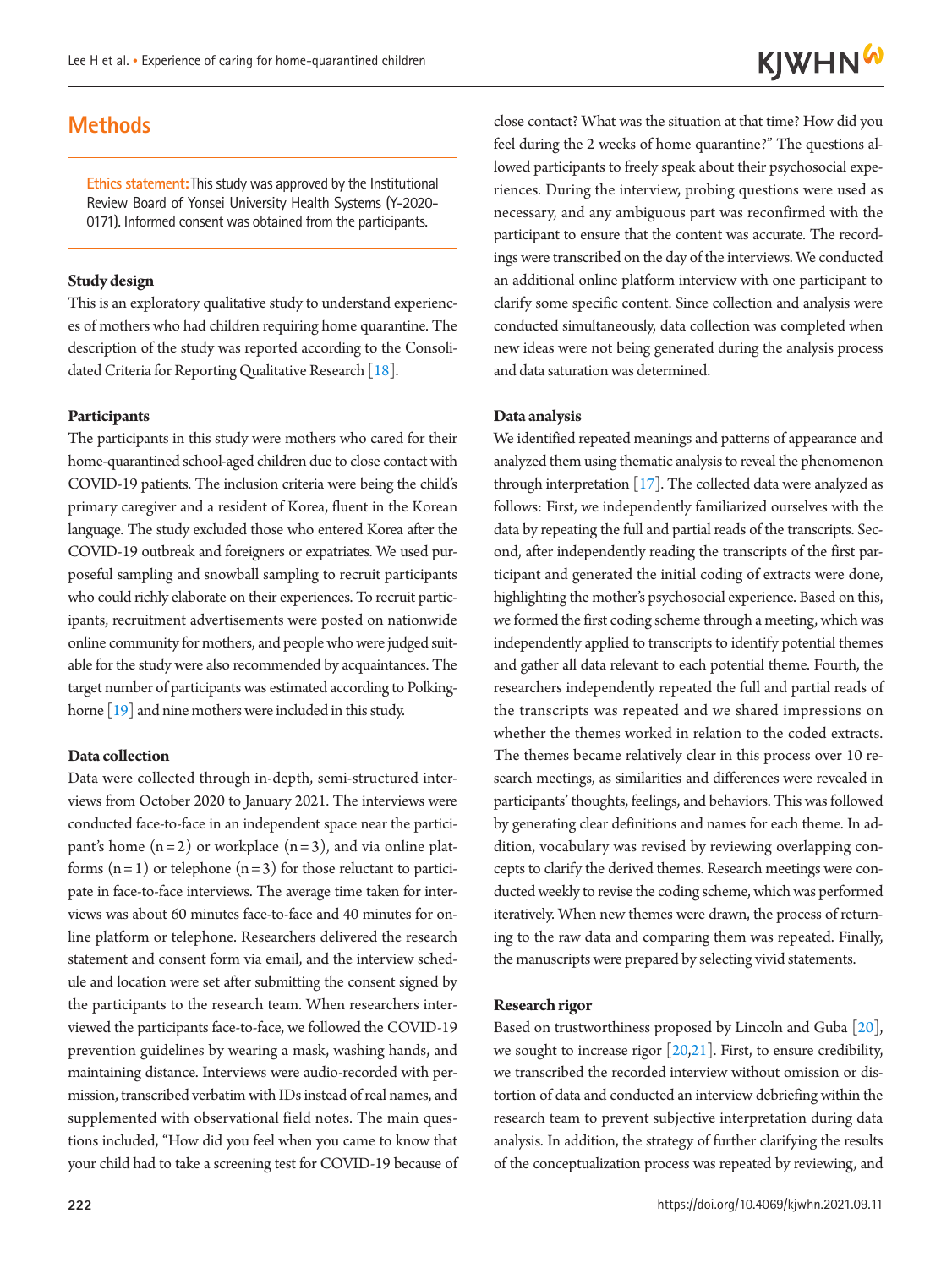feedback from two participants. Second, to increase transferability, this study had no restrictions, such as of age or region, in recruiting various participants. Additionally, immediate transcription was done to ensure a dense and rich description of each participant's context and situation in this study. Third, to ensure dependability, the same interview guide was used for interview consistency and the analysis process of the study, i.e., the "interview content, meaning, and theme formation," was specifically described. Fourth, we wrote field notes and analytical memos at the end of each interview and referred to them during analysis to increase confirmability. To have a neutral research attitude, we went through the process of asking for colleagues' feedback on the concepts derived from within the research team.

### **Researcher preparation**

The research team primarily consisted of doctoral students who completed a qualitative research methodology class. They participated in workshops and seminars to improve interview skills and gain experience analyzing data and interview methods. An experienced qualitative researcher who taught qualitative research methodology at the graduate level and conducted several qualitative studies oversaw the study process and participated in analytic discussions with the research team. Advice was sought from qualitative researchers in the initial study design. Consensus was reached through team discussions, with the qualitative researcher sharing opinions on the coding system derived after analyzing the first participant interview data, returning to the raw data, and comparing them together. These continuous data analysis meetings contributed to the rigor of this study.

### **Results**

The characteristics of participants who cared for their children in home quarantine are presented in Table 1. As a result of exploring the mothers' experience, four themes, and 13 subthemes were derived (Table 2): (1) Unable to be relieved due to uncertain situations surrounding me; (2) Blame and hurt toward me, others, and one another; (3) Pulling myself together for my children in my broken daily life; and (4) Change in the meaning of life amid COVID-19.

### **Theme 1: Unable to be relieved due to uncertain situations surrounding me**

*Feeling flustered and guilt caused by unexpected circumstances*  Participants expressed feeling flustered and guilty when they heard that their children were in close contact with a COVID-19 person. For working mothers, their children had to stay in school longer, which they felt resulted in close contact with COVID-19 patients. Thus, the mothers blamed themselves, as seen in the following statement:

*"I got a call from the school to take my child home because the daycare class is scheduled to be closed immediately. So, I was really at a loss because I could not ask someone else to take care of my child because my child had to be home-quarantined. I panicked and eventually, I had no choice but to stay with my child I had no choice and let my child stay at school until I got off work. (Participant 5)"* 

### *Anxiety about the probability of a child being diagnosed with COVID-19*

The waiting time for the children's COVID-19 results and the subsequent 2-week home quarantine period were times of anxiety for mothers considering the probability of their child being confirmed with COVID-19. This extended anxiety was expressed by the following participant:

*"I was relieved when I heard that the first screening test was negative, but it was about 50-60 percent relief. I thought it would be okay while my child was in home quarantine, but I still felt anxious (throughout that time). (Participant 7)"* 

*Worrying how the situation can affect the daily life around me* 

| ID             | Age             | Living area  | Job              | Child's sex/age (year) | Quarantine period | No. of children cared for together |
|----------------|-----------------|--------------|------------------|------------------------|-------------------|------------------------------------|
| P <sub>1</sub> | 30 <sub>5</sub> | Seoul        | Part-time        | Male/9                 | May 2020          |                                    |
| <b>P2</b>      | 40 <sub>S</sub> | Seoul        | Full time        | Female/8               | June 2020         | <b>None</b>                        |
| P <sub>3</sub> | 40s             | Seoul        | Full time        | Male/7                 | August 2020       |                                    |
| <b>P4</b>      | 30 <sub>S</sub> | Seoul        | Part-time        | Male/7                 | May 2002          |                                    |
| <b>P5</b>      | 30 <sub>5</sub> | Seoul        | Full time        | Female/10              | August 2020       |                                    |
| <b>P6</b>      | 40 <sub>S</sub> | <b>Busan</b> | <b>Housewife</b> | Male/10                | November 2020     | 3                                  |
| P <sub>7</sub> | 30 <sub>5</sub> | Daegu        | Full time        | Male/11                | December 2020     | None                               |
| P <sub>8</sub> | 40 <sub>S</sub> | Seoul        | Full time        | Male/10                | May 2020          |                                    |
| P <sub>9</sub> | 40s             | Incheon      | Part-time        | Female/10              | November 2020     |                                    |

**Table 1.** Characteristic of participant mothers (N=9)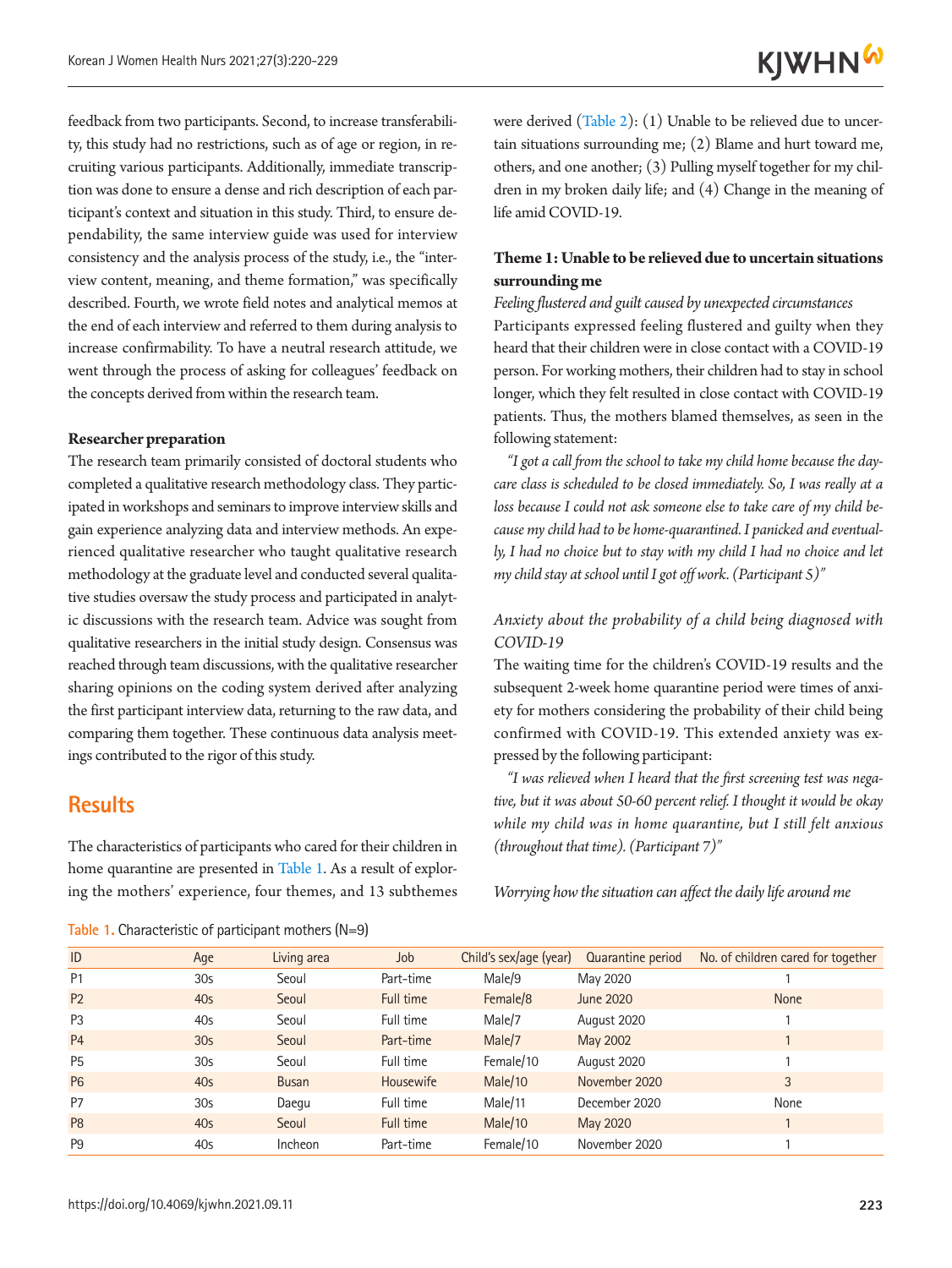**Table 2.** Themes of mother's experiences and their related psychosocial issues

| Theme                                            | Subtheme                                                                         |  |  |  |
|--------------------------------------------------|----------------------------------------------------------------------------------|--|--|--|
| Unable to be relieved<br>due to uncertain situa- | · Feeling flustered and guilt caused by unex-<br>pected circumstances            |  |  |  |
| tions surrounding me                             | . Anxiety about the probability of my child be-<br>ing diagnosed with COVID-19   |  |  |  |
|                                                  | Worrying how the situation can affect the<br>daily life around me                |  |  |  |
|                                                  | · Confusion of unsettled rules related to<br>COVID-19                            |  |  |  |
| Blame and hurt toward<br>me, others, and one     | · Fear of being "targeted" in a situation fraught<br>with speculation and rumors |  |  |  |
| another                                          | · Resentment for situations that have brought<br>about a change                  |  |  |  |
| Pulling myself together                          | · Pity for my child in home quarantine                                           |  |  |  |
| for my children in my<br>broken daily life       | · Hardship for maintaining daily life when it<br>tumbles down in enforced time   |  |  |  |
|                                                  | Trying not to show my anxiety in front of my<br>child                            |  |  |  |
|                                                  | Standing firm with support from family and<br>neighbors                          |  |  |  |
| Changes in the meaning                           | · Understanding and concern for others                                           |  |  |  |
| of life amid COVID-19                            | · Living together our precious daily life                                        |  |  |  |
|                                                  | Anxiety amid the unfinished COVID-19                                             |  |  |  |

COVID-19: Coronavirus disease 2019.

Participants were concerned that if their children and family were confirmed COVID-19 positive, it could affect other families, their workplace, and cause social disruption. In other words, the participants were afraid that everything around them could change, as seen in the following statement:

*"What should I do if my child is also confirmed to have COVID-19 during home quarantine? How should I quarantine? If the child is positive, should I isolate, or can I be quarantined together because my child is young? What will happen to my work? These thoughts made me feel afraid of being at a loss. (Participant 5)"* 

### *Confusion of unsettled rules related to COVID-19*

In May 2020, home quarantine took place in the early stages of COVID-19 in Korea. Therefore, the guidelines for home quarantine for school-aged children were not clear, and this confused participants who felt the responsibility fell on them. Uncertainty was noted in one mother's statement:

*"Depending on the officials in charge of home quarantine, there was a difference in information provided to each family. For example, someone gets information sooner and more specific guidance. (Participant 1)"* 

### **Theme 2: Blame and hurt toward me, others, and one other**

*Fear of being "targeted" in a situation fraught with speculation and rumors* 

The participants felt that the public tried to determine who the confirmed and close contacts were. Seeing the situation, participants felt fearful that their children and family might be blamed. One mother expressed the following:

*"Rumors that someone's family was positive for COVID-19 went around. (…) and I also got a call from the school my child attends. At that time, the situation was chaotic. No one knew exactly who might have had COVID-19. Other moms were searching for them as if they were looking for criminals, and it was so scary to see them. (Participant 6)"* 

### *Resentment for situations that have brought about a change*

The participants' children were classified as having close contact with COVID-19. However, the "probability of confirmation (i.e., testing positive for COVID-19)" could make the children and families the perpetrator. Thus, the participants resented those who were confirmed to be COVID-19 positive, as shown in the following statement:

*"Among many mothers, everyone knew how the person was infected. Looking at this situation, if my child tested positive and this is known, people will see us as the perpetrator, even though we are the victim. It is very unfair! (Participant 2)"* 

### **Theme 3: Pulling myself together for my children in my broken daily life**

### *Pity for my child in home quarantine*

The participants felt sorry for the reality of their children wearing masks even at home to comply with the home quarantine guidance, and expressed some bitterness at seeing their children bravely endure the home quarantine. In addition, they deeply regretted that they could not constantly be with their children at home due to their work, as seen in one participant's statement.

*"I was constantly guilty of not being able to take time off from work and leaving the child alone. Is a job this important to me? Occasionally, my child told me of being so scared of having to be alone at that time. I have a heavy burden on my heart. (Participant 5)"* 

### *Hardship for maintaining daily life when it tumbles down in enforced time*

Two weeks of forced home quarantine gradually disrupted the participants' daily lives. Since the participants had to spend repeated days performing more roles, the burden increased and they felt physically exhausted.

*"Most of all, it was most difficult for me to break my parenting routine. My child followed the school schedule, but it did not work out at home. I said to my kid, let us read some books, stop watching TV, and play with blocks. However, my child was out of control. (Participant 3)."*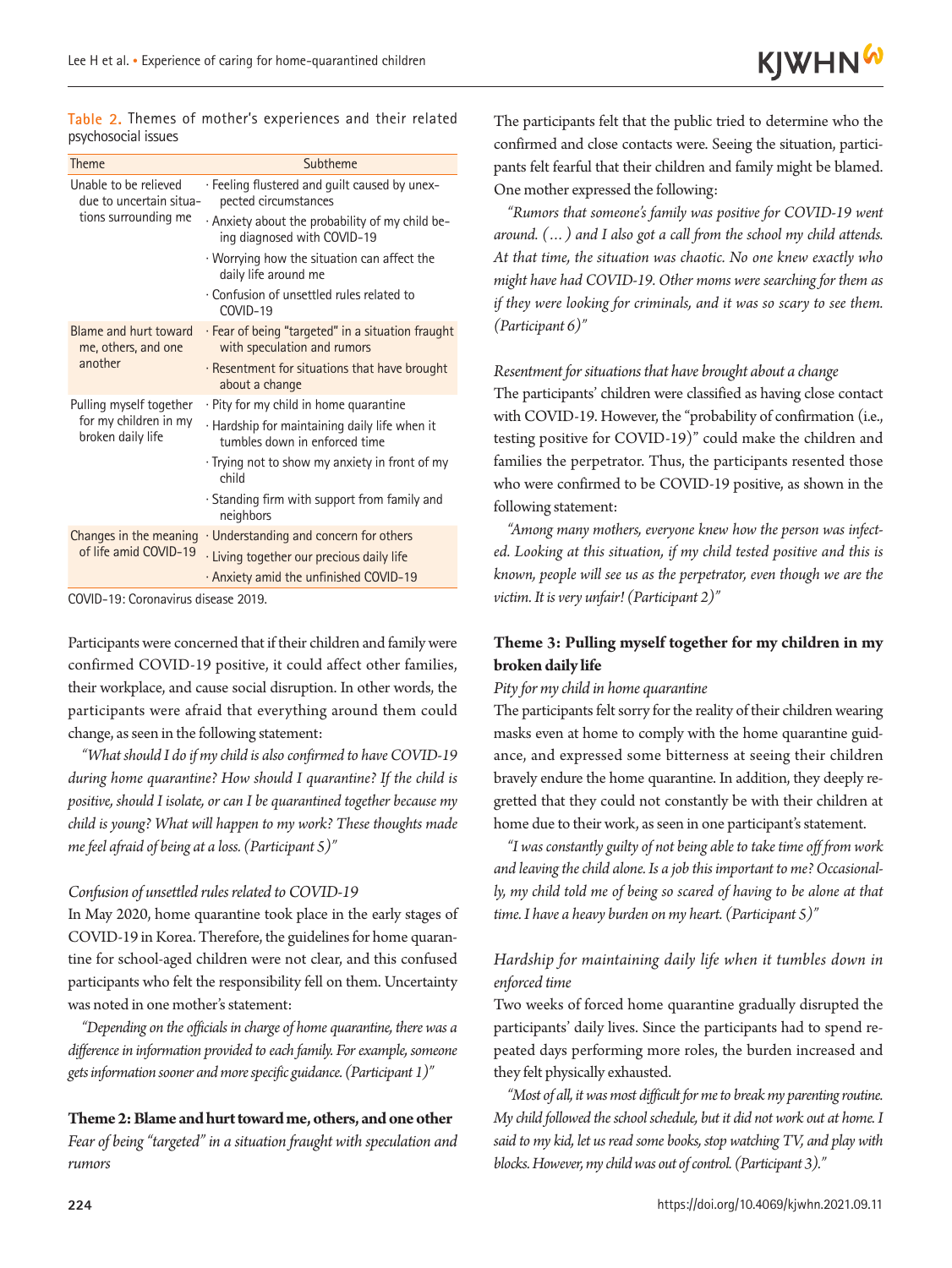### *Trying not to show my anxiety in front of my child*

During the child's home quarantine, the participants had anxiety throughout the 2 weeks but had to hide these feelings fearing that it could be passed on to their child. One mother expressed that it was a mother's role to provide emotional stability to the child.

*"I think the most important thing is for a child to live with emotional stability. However, it's influenced by the mother. When the mother was anxious, her child was anxious. I think mothers need to build up their minds. (Participant 6)"* 

#### *Standing firm with support from family and neighbors*

Quarantine time was a difficult event for the participants and their families. However, they were able to persevere because of their family and supportive neighbors, as seen in the following statement:

*"The efforts of the neighbors who tried to take care of my child for 2 weeks were the best for me. I made food before going to work, but the food used to get cold by lunch-time. A neighbor who had known my child since a young age left warm food in front of the door and then sent a cell phone message to my child to eat it. In addition, neighbors brought things for my child to play with at home. (Participant 5)"* 

### **Theme 4: Changes in the meaning of life amid COVID-19**  *Understanding and concern for others*

After the participants experienced home quarantine, they became worried that the COVID-19 patients had to face similar or worse situations. They were also concerned about the health of the COVID-19 students and what their families might be exposed to. In this sense, they developed understanding for other children/families facing home quarantine, as seen in one mother's words.

*"How hard is it for that family with COVID-19? How does the mother feel? I was worried about these issues. Because we are close neighbors, even though they were infected. (Participant 8)"* 

### *Living together our precious daily life*

Participants felt thankful to their children for overcoming the 2-week home quarantine and appreciated the importance of family and daily life. In addition, they noted that we could live in peace because there were people who faithfully quarantined when required. Thus, following infection guidelines was seen as a concrete way to create a safe world where one could live without fear, as expressed by one mother.

*"I didn't know it before, but this experience made me feel compelled to do my best (following the home quarantine guidelines). I think we can live safely because people follow the rules well for others. (Participant 8)"* 

#### *Anxiety amid the unfinished COVID-19*

Participants felt that it was necessary to adapt to this situation rather than impatiently expecting a return to their old life during the ongoing global crisis. However, mothers were still worried about the probability of facing the same circumstances again, i.e., COVID-19 and close contact situations, as noted by one mother below. They also had fears because they had to send their children back to school or tutoring institutes, which they perceived as places with a high risk of infection.

*"The number of people with COVID-19 is increasing continuously. I think it has permeated our lives now. Can I avoid getting the coronavirus until the end of this situation? Will I not get infected someday, too? I have this anxiety. (Participant 8)"* 

### **Discussion**

As a qualitative exploratory study, we explored the experiences of mothers caring for school-aged children who were subjected to home quarantine after close contact with COVID-19 persons. Fortunately, all of our participants' children completed quarantine without any health problems. Since the outbreak of COVID-19, there have been many qualitative studies focusing on how medical staff  $[22]$  $[22]$ , vulnerable groups  $[23]$  $[23]$  $[23]$ , and children [\[24\]](#page-9-0), experience the pandemic. However, this study is meaningful since it focuses on mothers who have experienced home quarantine with their children who have been in close contact with COVID-19 persons.

#### **Interpretation**

The following is a conceptual discussion of the topics identified in this study: First, the increased burden of working mothers' difficulties in work-family compatibility and childcare due to COVID-19 do not seem to have been accounted for in home quarantine. Even before the COVID-19 pandemic outbroke, working mothers with young children in Korea were required to play multiple roles, such as work, childcare, housework, and as earners [\[25\]](#page-9-0). Subsequently, they experienced difficulties due to insufficient parenting alternatives and a lack of time. In addition, the COVID-19 pandemic has increased the stress of working mothers. Previous study has shown that working mothers have an increased role in preventing and protecting their families from COVID-19 [\[26\]](#page-9-1). Most of the participants in this study were working mothers and some could not take 2 weeks off for fear of being fired from their job. It led to the guilt and burden of the mothers. Although, various systems in Korea were newly established to promote work-family balance, they were not utilized by the participants  $[14,27]$  $[14,27]$ . Unlike in European countries, the role of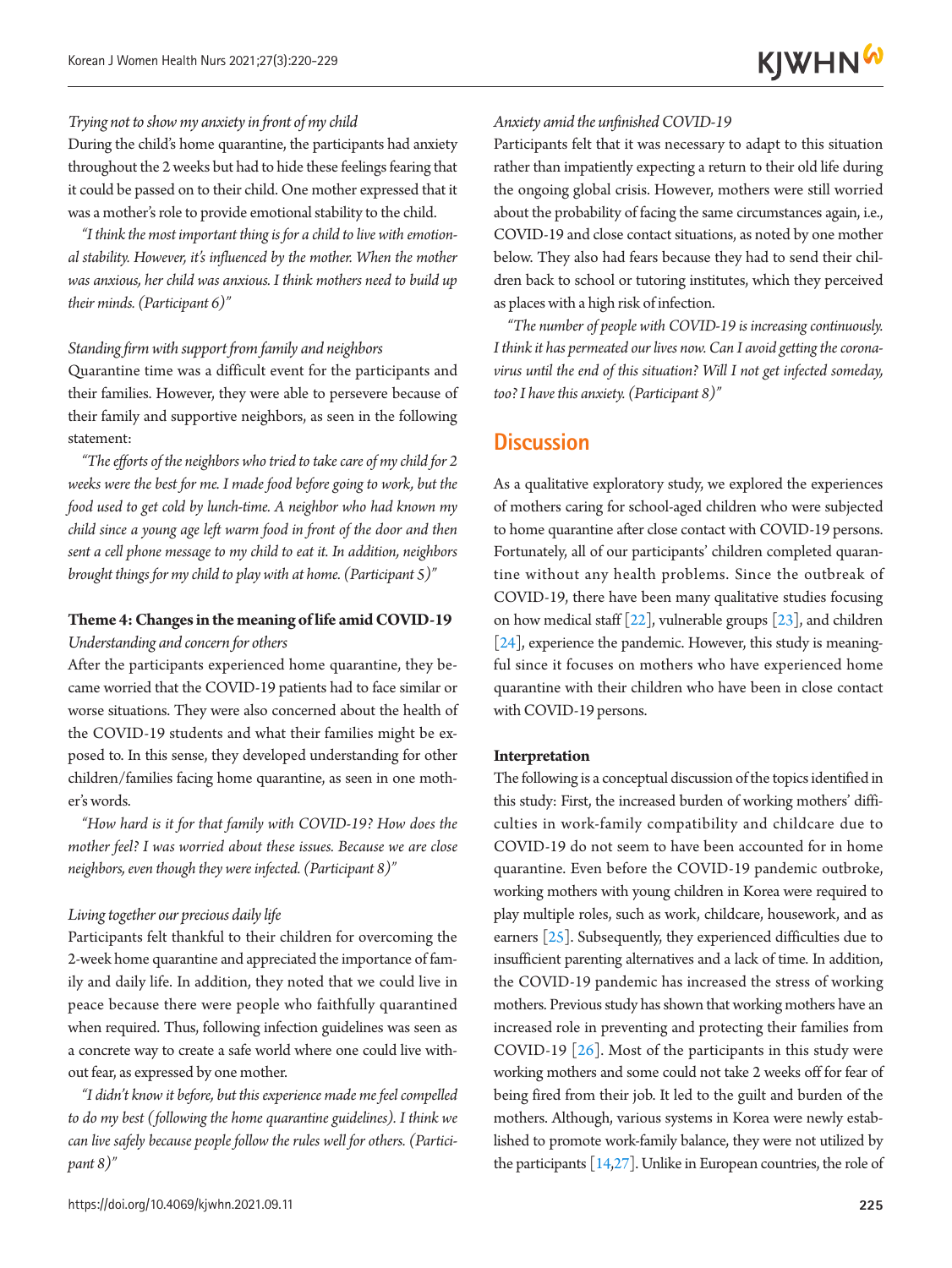the government is essential because labor and care policies are not organically linked, making it difficult to realize policies the existing system [\[28\]](#page-9-3). In addition, the participants were anxious about their child's "probability of confirmed COVID-19" and were confused by the lack of guidelines. In a previous study, perceived COVID-19 threats were associated with negative mental health outcomes [\[29\]](#page-9-4) and quarantine due to infectious diseases had negative psychological effects on the quarantined person, including posttraumatic stress symptoms, depression, anxiety, confusion, and anger [[7,29](#page-9-4)]. In fact, during the early stages of COVID-19 (April 2020), 17% and 27% of the general population in Ireland and Greece respectively, were reported to have experienced symptoms of posttraumatic stress [\[30](#page-9-5)[,31](#page-9-6)]. In our study, one mother expressed feeling more stressed than her father's death and expressed difficulty in this uncertain circumstance, which was likened to war. This suggests symptoms of posttraumatic stress may have been experienced, although more studies are required to identify this further.

In Korea, based on the experience of the 2015 Middle East respiratory syndrome, expert counseling, recovery programs, and follow-up monitoring are being conducted to provide mental and psychological support for citizens since the early stages of COVID-19 [\[32,](#page-9-7)[33\]](#page-9-8). In addition to these efforts, it is necessary to prepare a rapid and accurate response system to prepare for new infectious diseases that may occur in the future. Specifically, allocating resources for psychological support of parents who have to co-quarantine with young children, especially for mothers who balance work-family responsibilities is necessary.

Second, according to the results of a study on quarantine experiences conducted in India, a person with COVID-19 positive has a dual burden not only of physical health problems but also of social stigma from the public [\[34\]](#page-9-9). Also, in the study of Lo-hiniva et al. [\[35\]](#page-9-7), a history of COVID-19 infection has led to difficulties in going out of the house or interacting with people after quarantine. This was also noted in our study, with some who isolated themselves from outside completely, stating, "I could not even go to the supermarket" or "We just decided to quarantine at home together." Self-stigma, which is one of the processes of social stigma, may underlie this reaction. Self-stigma is defined as the self-adoption of negative social beliefs and emotions associated with stigmatized group members  $[36]$  $[36]$ . A strong sense of social stigma was expressed by our participants, which is a cause for concern as it can lead to psychosocial problems. As people fear unknown diseases and associate their fear with 'COVID-19 patients' as well as "the close contact-others" the social stigma will continue to prevail unless COVID-19 is over [\[29\]](#page-9-4). To stop this self-stigmatization process and mitigate its harmful consequenc-

es, we must first weaken the factors that induce or promote stigma. Moreover, as seen in participants' realization such as "We are living so safely through the work of someone who adhered to the home quarantine rules," it is important to remind the general population that such individual efforts are laudable in preventing the spread of community infection, rather than cause for stigma [7]. In addition, providing accurate and sufficient information about home quarantine to the public reduces uncertainty about infection and can reduce anxiety [\[37](#page-9-11)[,38\]](#page-9-12). This will lower the social stigma against those in home quarantine, helping them complete the required period and return to society without having to worry about repercussions.

Third, the parents were in charge of their child's care during home quarantine while being co-quarantined, as mandated by the Korean COVID-19 Response Guidelines [14]. In addition to their existing roles at home and work, they also had to check and report on their children's symptoms and manage their schoolwork. Moreover, although it is not a government guideline, for those with more than one child, the sibling also had to stay at home due to social stigma rather than because of health guidelines. Therefore, the participants took care of not only the children in home quarantine but also shouldered the role of separating and caring for other children. According to the study of Moon et al.  $\left[39\right]$  $\left[39\right]$  $\left[39\right]$ , the mother's parenting duties, as well as her day-to-day work, are greatly increased with COVID-19, which increases the risk of burnout. A mother's burden can lead to psychological problems in her children, which in the long term extends into adulthood and can affect various areas of life [\[40\]](#page-9-14). However, participants tried not to express their stress of burden and anxiety in uncertain situations in front of their child and did not take adequate care of themselves. Since Korean culture values family over individuals  $[25]$ , most participants put the needs of their children and family before themselves. Despite the burden, our participants endured the situation with the support of their families and could communicate with mothers in similar situations besides receiving help from neighbors. Currently, the government's support is focused on confirmed patients and home-quarantined individuals, so support for those who provide care, such as mothers, is insufficient. Assessing and supporting maternal burnout related to parenting in disaster situations can enable maintaining positive parenting and reduce burnout [12]. In addition, supportive measures for psychological health care are needed for those who provide care in co quarantine.

Eventually, some participants noted a remarkable change in thinking that was restructured as positive despite the ongoing pandemic. Participants felt that the efforts of those who have so far followed the home quarantine guidelines had kept the general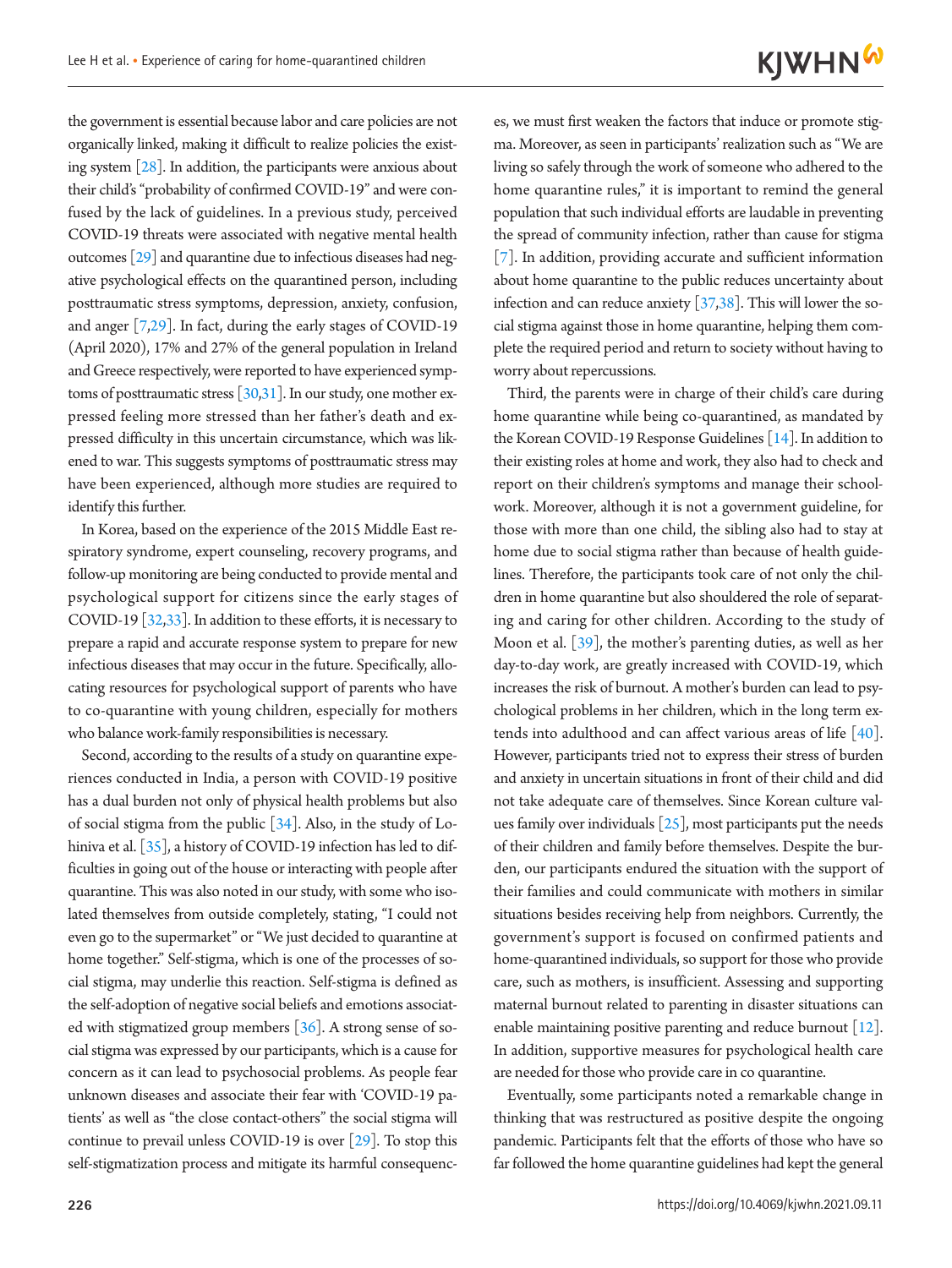public safe from the risk of COVID-19. In addition, the participants thought that home quarantine was an effort by individuals and everyone to regain our daily life that was lost. This was similar to posttraumatic growth, a positive psychological change that is subjectively perceived after experiencing a traumatic event in life [\[41\]](#page-9-13). A previous study in Greece reported that, people had negative experiences similar to posttraumatic stress but a positive experience of posttraumatic growth was possible through an individual's inner coping ability in COVID-19 pandemic [\[41](#page-9-13)]. After the experience in 2-week home quarantine, which became a turning point in discovering the importance of daily life that they were unaware of, people also became to appreciate the meaning of living a healthy life for family and living with others [35,[42](#page-9-15)].

### **Limitations**

In November 2020, when the recruitment of interview participants began, the number of COVID-19 cases increased rapidly in the Seoul metropolitan area in Korea, and the level of social distancing raised. Subsequently, daily life other than essential social and economic activities was restricted. Thus, due to this unforeseen obstacle, recruitment guidance and explanation could not be conducted face-to-face. In addition, as mothers were fearful of the negative social repercussions of experiencing home quarantine, they were reluctant to participate in the study and expose themselves voluntarily. As most mothers who participated in the study preferred indirect contact, more than half of the interviews were conducted via a web-based model or telephone. The results of this study are based on interviews conducted under restrictive circumstances due to the mothers' reluctance to participate, and hence, may be limited in transferability to other mothers of school-aged children who have experienced home quarantine at times of different COVID-19 intensity. Future research should consider the circumstances of this situation.

In conclusion, this exploratory study on mothers' experiences in caring for their school-aged children in home quarantine after close contact with COVID-19 persons, found that mothers had t

o endure 2 weeks of uncertainty as they faced unexpected events and difficulties due to social stigma and increased roles due to work-family compatibility. However, they, they were able to persevere with the help of those around them and it was an opportunity to reflect on living precious daily lives together, despite the probability of repeated close contact with COVID-19. Even if the ongoing coronavirus situation ends, new infectious diseases can occur at any time. Mothers may suffer from psychosocial problems, such as anxiety, stress from social stigma, and the burden of working. Thus, it is necessary to improve policies to prevent or reduce such burdens and support mothers. Further research is also needed to identify potential psychosocial problems of co-quarantine mothers.

## **ORCID**

Hyeyeon Lee, https://orcid.org/0000-0002-2312-2102 Mihui Kim, https://orcid.org/0000-0002-4736-5512 Ocksim Kim, https://orcid.org/0000-0002-3035-9650 Sue Kim, https://orcid.org/0000-0003-3785-2445 Seongmi Choi, https://orcid.org/0000-0002-0988-9307

## **Authors' contributions**

Conceptualization: Lee H, Choi S; Data collection: Lee H, Choi S, Kim M, Kim O; Formal analysis: all authors; Writing–original draft: Lee H, Choi S; Writing–review & editing: all authors.

## **Conflict of interest**

Sue Kim has been editor-in-chief of *the Korean Journal of Women Health Nursing* since January 2020. She was not involved in the review process of this manuscript. Otherwise, there was no conflict of interest.

## **Funding**

This research was supported by the Yonsei University College of Nursing, Brain Korea 21 Four Project funded by National Research Foundation of Korea.

## **Data availability**

Please contact the corresponding author for data availability.

## **Acknowledgments**

We wish to thank the mothers who shared their personal stories with us.

## <span id="page-7-0"></span>**References**

- 1. Ministry of Health Welfare. Overview of the social distancing rules [Internet]. Sejong: Author; 2021 [cited 2021 Jun 28]. Available from: http://ncov.mohw.go.kr/socdisBoardView. do?brdId= 6&brdGubun= 1
- <span id="page-7-1"></span>2. Centers for Disease Control and Prevention. When to quar-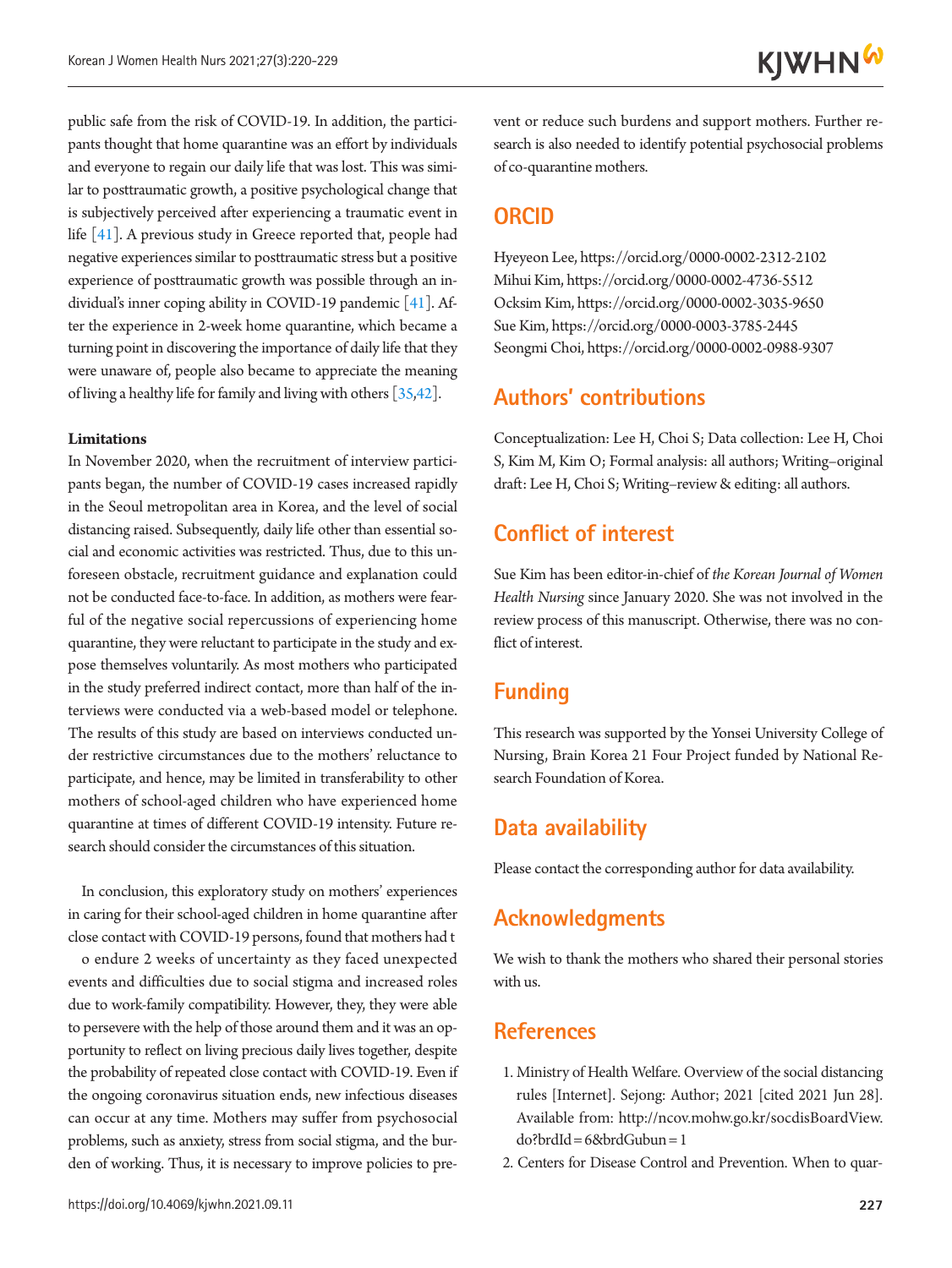antine [Internet]. Atlanta (GA): Author; 2021 [updated 2021 Mar 12; cited 2021 Jun 24]. Available from: https:/[/www.cdc.](www.cdc.gov/coronavirus/2019-ncov/if-you-are-sick/quarantine.html.) [gov/coronavirus/2019-ncov/if-you-are-sick/quarantine.html](www.cdc.gov/coronavirus/2019-ncov/if-you-are-sick/quarantine.html.)

- <span id="page-8-0"></span>3. [Jin M, Sung M, Son A, Yoo J, Lee J, Jang Y. Changes in family](https://doi.org/10.6115/fer.2020.032) [life and relationships during the COVID-19 pandemic and](https://doi.org/10.6115/fer.2020.032) [their associations with perceived stress. Fam Environ Res.](https://doi.org/10.6115/fer.2020.032) [2020;58\(3\):447-461. https://doi.org/10.6115/fer.2020.032](https://doi.org/10.6115/fer.2020.032)
- <span id="page-8-1"></span>4. Ministry of Health Welfare. Cases in Korea [Internet]. Sejong: Author; 2021 [cited 2021 Aug 24]. Available from: http:// ncov.mohw.go.kr/bdBoardList\_Real.do?brdId= &brd- $Gubun = &ncvContSeq = &contSeq = & board_id = & gul$  $b$ un $=$
- <span id="page-8-4"></span><span id="page-8-2"></span>5. Ministry of Health Welfare. Daily change of cases in Korea [Internet]. Sejong: Author; 2021 [cited 2021 Aug 24]. Available from: http://ncov.mohw.go.kr/board/doFileDownload. do?file\_name =%EC%BD%94%EB%A1%9C%EB%82% 98%EB %B0%94%EC%9D%B4%EB%9F%AC%EC%8A%A 4%EA%B0%90%EC%97%BC%EC%A6%9D-19%20 %ED%99%95%EC%A7%84%ED%99%98%EC%9E%90%20 %EB%B0%9C%EC%83%9D%ED%98%84%ED%99 %A9\_20210825.xlsx&file\_path= / upload/ncov/file/202108/ 1629851537428\_20210825093217.xlsx
- <span id="page-8-3"></span>6[. Wang G, Zhang Y, Zhao J, Zhang J, Jiang F. Mitigate the ef](https://doi.org/10.1016/S0140-6736(20)30547-X)[fects of home confinement on children during the COVID-19](https://doi.org/10.1016/S0140-6736(20)30547-X)  [outbreak. Lancet. 2020;395\(10228\):945-947. https://doi.](https://doi.org/10.1016/S0140-6736(20)30547-X) [org/10.1016/S0140-6736\(20\)30547-X](https://doi.org/10.1016/S0140-6736(20)30547-X)
- 7. [Brooks SK, Webster RK, Smith LE, Woodland L, Wessely S,](https://doi.org/10.1016/S0140-6736(20)30460-8) [Greenberg N, et al. The psychological impact of quarantine](https://doi.org/10.1016/S0140-6736(20)30460-8) [and how to reduce it: rapid review of the evidence. Lancet.](https://doi.org/10.1016/S0140-6736(20)30460-8) [2020;395\(10227\):912-920. https://doi.org/10.1016/S](https://doi.org/10.1016/S0140-6736(20)30460-8)0140- 6736(20)30460-8
- <span id="page-8-5"></span>8. Central Disease Control Headquarters; The Korea Society of Pediatric Infectious Diseases. Guide for guardians caring for children in home-quarantine (treatment). Sejong: Ministry of Health Welfare; 2020.
- <span id="page-8-6"></span>9. Cluver L, Lachman JM, Sherr L, [Wessels I, Krug E, Rakoto](https://doi.org/10.1016/S0140-6736(20)30736-4)[malala S, et al. Parenting in a time of COVID-19. Lancet.](https://doi.org/10.1016/S0140-6736(20)30736-4)  [2020;395\(10231\):e64. https://doi.org/10.1016/S0140-](https://doi.org/10.1016/S0140-6736(20)30736-4) [6736\(20\)30736-4](https://doi.org/10.1016/S0140-6736(20)30736-4)
- <span id="page-8-7"></span>10[. Cameron EE, Joyce KM, Delaquis CP, Reynolds K, Protudjer](https://doi.org/10.1016/j.jad.2020.07.081) [JLP, Roos LE. Maternal psychological distress & mental](https://doi.org/10.1016/j.jad.2020.07.081) [health service use during the COVID-19 pandemic. J Affect](https://doi.org/10.1016/j.jad.2020.07.081) [Disord. 2020;276:765-774. https://doi.org/10.1016/j.](https://doi.org/10.1016/j.jad.2020.07.081) [jad](https://doi.org/10.1016/j.jad.2020.07.081).2020.07.081
- <span id="page-8-8"></span>11[. Davenport MH, Meyer S, Meah VL, Strynadka MC, Khurana](https://doi.org/10.3389/fgwh.2020.00001) [R. Moms are not ok: COVID-19 and maternal mental health.](https://doi.org/10.3389/fgwh.2020.00001) [Front Glob Womens Health. 2020;1\(1\):1. https://doi.](https://doi.org/10.3389/fgwh.2020.00001)

[org/10.3389/fgwh.2020.00001](https://doi.org/10.3389/fgwh.2020.00001)

- 12. Griffith AK. Parental burnout and child maltreatment during the COVID-19 pandemic. J Fam Violence. 2020;1-7. https:// doi.org/10.1007/s10896-020-00172-2
- <span id="page-8-9"></span>1[3. Limbers CA, McCollum C, Greenwood E. Physical activity](https://doi.org/10.1016/j.mhpa.2020.100358)  [moderates the association between parenting stress and qual](https://doi.org/10.1016/j.mhpa.2020.100358)[ity of life in working mothers during the COVID-19 pan](https://doi.org/10.1016/j.mhpa.2020.100358)[demic. Ment Health Phys Act. 2020;19:100358. https://doi.](https://doi.org/10.1016/j.mhpa.2020.100358) [org/](https://doi.org/10.1016/j.mhpa.2020.100358)10.1016/j.mhpa.2020.100358
- <span id="page-8-10"></span>14. Central Disease Control Headquarters; Central Disaster Management Headquarters. COVID-19 response guidelines (for local governments). 9-4 ed. Cheongju: Korea Disease Control and Prevention Agency; 2020.
- <span id="page-8-11"></span>15. Ministry of Health Welfare. South Korea's quarantine system [Internet]. Sejong: Author; 2021 [updated 2021 Mar 10; cited 2021 Jun 24]. Available from: http://ncov.mohw.go.kr/ baroView2.do
- <span id="page-8-12"></span>1[6. Kim H, Park KJ, Shin YW, Lee JS, Chung S, Lee T, et al. Psy](https://doi.org/10.3346/jkms.2020.35.e255)[chological impact of quarantine on caregivers at a children's](https://doi.org/10.3346/jkms.2020.35.e255)  [hospital for contact with case of COVID-19. J Korean Med](https://doi.org/10.3346/jkms.2020.35.e255)  [Sci. 2020;35\(28\):e255. https://doi.org/10.3346/jkms.](https://doi.org/10.3346/jkms.2020.35.e255)2020.35. e255
- <span id="page-8-15"></span>17. [Braun V, Clarke V. Using thematic analysis in psychology.](https://doi.org/10.1191/1478088706qp063oa)  [Qual Res Psychol. 2006;3\(2\):77-101. http://doi.org/10.](https://doi.org/10.1191/1478088706qp063oa) [1191/1478088706qp063oa](https://doi.org/10.1191/1478088706qp063oa)
- <span id="page-8-13"></span>1[8. Tong A, Sainsbury P, Craig J. Consolidated criteria for report](https://doi.org/10.1093/intqhc/mzm042)[ing qualitative research \(COREQ\): a 32-item checklist for in](https://doi.org/10.1093/intqhc/mzm042)[terviews and focus groups. Int J Qual Health Care.](https://doi.org/10.1093/intqhc/mzm042)  [2007;19\(6\):349-357. https://doi.org/10.1093/intqhc/mzm042](https://doi.org/10.1093/intqhc/mzm042)
- <span id="page-8-14"></span>19. Polkinghorne DE. Phenomenological research methods. Existential-phenomenological perspectives in psychology. New York: Springer; 1989. p. 41-60.
- 20. [Lincoln YS, Guba EG. Naturalistic inquiry. Newbury Park](https://doi.org/10.1016/0147-1767(85)90062-8)  [\(CA\): Sage Publications; 1985.](https://doi.org/10.1016/0147-1767(85)90062-8) https://doi.org/10.1016/0147- 1767(85)90062-8
- <span id="page-8-16"></span>21. Anney VN. Ensuring the quality of the findings of qualitative research: looking at trustworthiness criteria. JETERAPS. 2014;5(2):272-281.
- <span id="page-8-17"></span>22[. Bennett P, Noble S, Johnston S, Jones D, Hunter R.](https://doi.org/10.1136/bmjopen-2020-043949)  [COVID-19 confessions: a qualitative exploration of health](https://doi.org/10.1136/bmjopen-2020-043949)[care workers experiences of working with COVID-19. BMJ](https://doi.org/10.1136/bmjopen-2020-043949)  [Open. 2020;10\(12\):e043949. https://doi.org/10.1136](https://doi.org/10.1136/bmjopen-2020-043949)/bmjopen-2020-043949
- <span id="page-8-18"></span>2[3. Deal A, Hayward SE, Huda M, Knights F, Crawshaw AF, Car](https://doi.org/10.1016/j.jmh.2021.100050)[ter J, et al. Strategies and action points to ensure equitable up](https://doi.org/10.1016/j.jmh.2021.100050)[take of COVID-19 vaccinations: A national qualitative inter](https://doi.org/10.1016/j.jmh.2021.100050)[view study to explore the views of undocumente](https://doi.org/10.1016/j.jmh.2021.100050)d migrants,